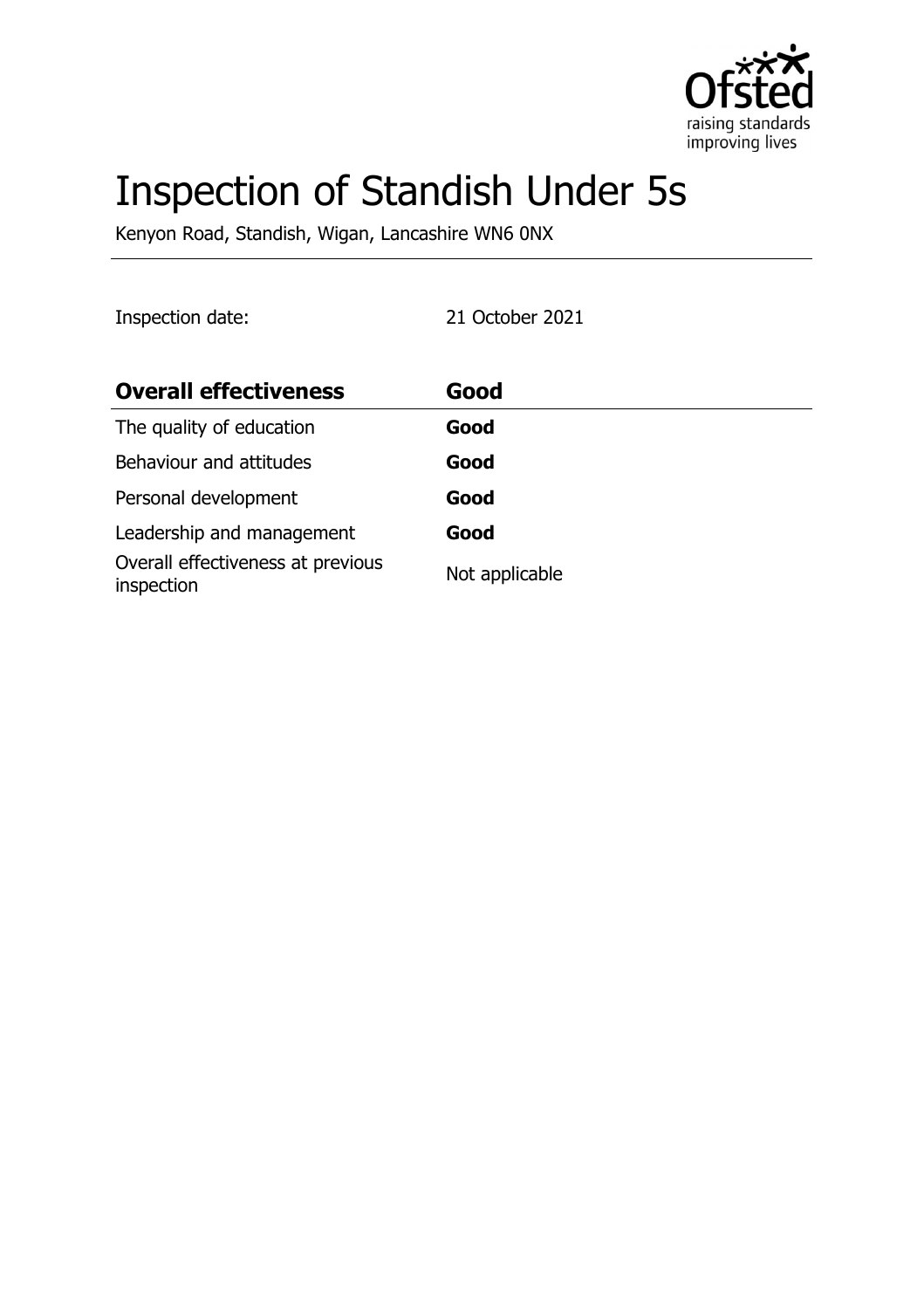

# **What is it like to attend this early years setting?**

## **The provision is good**

Children are supported effectively to settle when they start to attend this warm and welcoming nursery. Staff gather a variety of information from parents when their child begins to attend. They provide activities based upon children's current interests. This helps children to feel a strong sense of belonging. Children are supported by dedicated staff, who care deeply about their well-being and that of their families. Although many children are new to the nursery, they have already formed strong attachments to the nurturing staff.

Staff recognise that the COVID-19 (coronavirus) pandemic has had an impact upon children's learning and development. Staff currently give high priority to children's personal, social and emotional development to help to build their confidence and to prepare them for their future learning.

Children are happy and enjoy attending the nursery. They explore the environment, both indoors and outside with enthusiasm. Babies and younger children choose to look at books, turning the pages as they look at the pictures. Older children sustain their attention when engaged in tasks. They enjoy working things out for themselves. For example, they negotiate and try out their ideas as they try to build the tallest tower of bricks.

## **What does the early years setting do well and what does it need to do better?**

- The manager is a passionate and dedicated leader. She operates with high integrity. The manager has a clear vision for the nursery that is shared with staff and parents. She considers the views of staff, children and parents when making positive changes to the running of the nursery.
- Overall, staff support children's learning well, particularly during planned activities. They provide a range of opportunities that children enjoy and which support them to make good progress. For example, older children excitedly use a range of materials to design and make their own pumpkin pictures. Staff talk to them about what they see them doing as they cut, glue and paint to make their picture. Occasionally, however, staff do not consistently recognise when opportunities to extend children's learning during their self-chosen play arise.
- $\blacksquare$  Staff talk with children and introduce new words in their conversations. Children exploring musical instruments are supported to use the correct name for the instruments. They talk confidently to the inspector about the tambourine and the trumpet. Children have an impressive range of vocabulary and use this confidently during their conversations.
- $\blacksquare$  Staff are encouraged to attend training to enhance their skills further and put their knowledge to good effect. For example, training in the development of communication skills resulted in staff adopting the 'keys to communication'.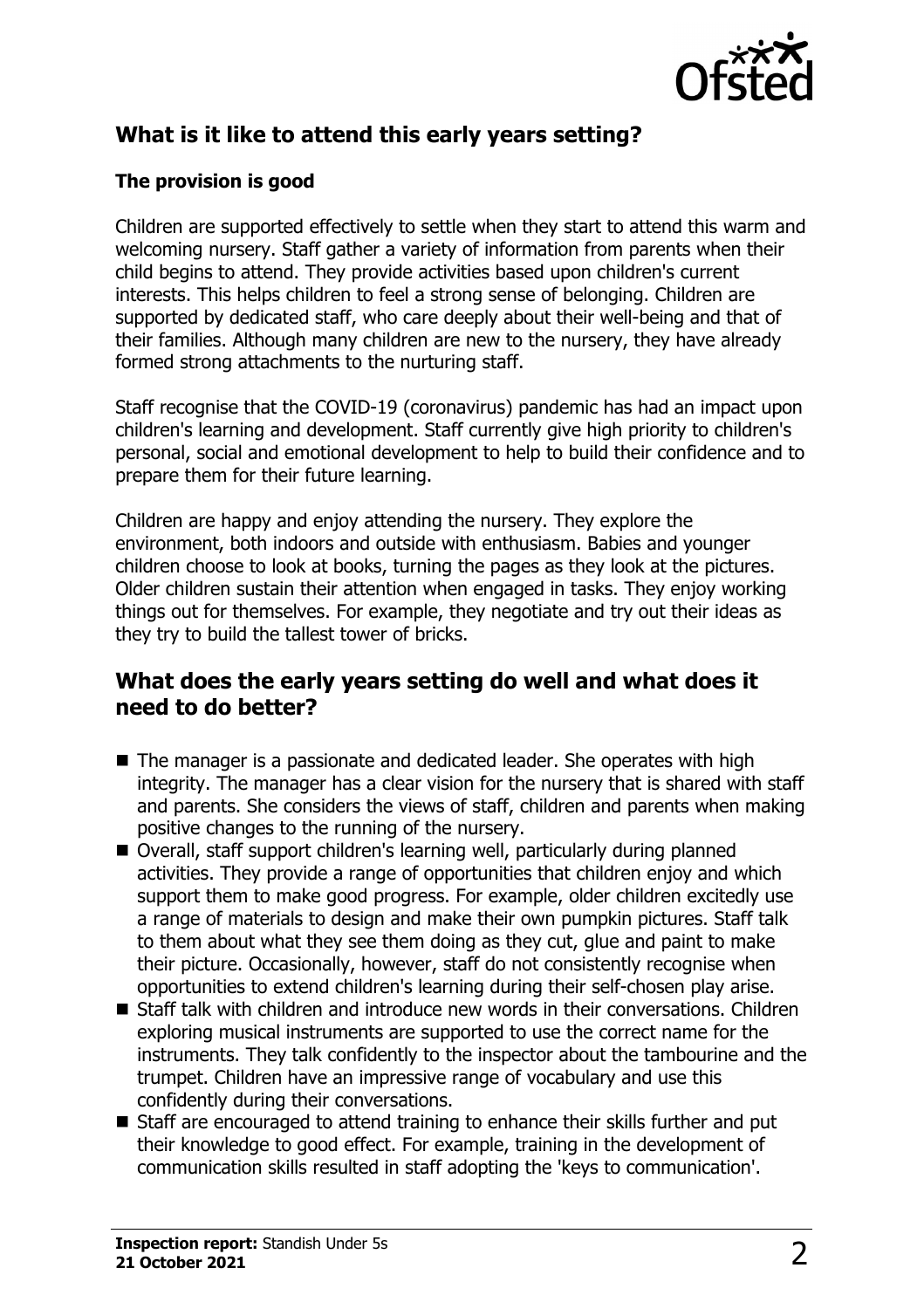

These are used effectively to identify and support children with possible speech and language needs.

- $\blacksquare$  Staff feel well supported in their role. The manager observes them as they work with children and gives suggestions as to how they could improve their practice further. That said, opportunities for staff to observe and learn from each other to improve their teaching skills further have not yet been utilised.
- $\blacksquare$  Parents speak very highly of the nursery and are overwhelmingly positive about the support their children receive. In particular, they praise the communication from the manager and staff during the pandemic. They welcome the electronic methods of communication recently introduced. Parents are confident that their children are safe and well cared for. They praise the sensitive changes made by the manager to help to ensure the well-being of children during the pandemic.
- $\blacksquare$  Strong links have been made with the local community. The nursery benefits from strong links with a local residential care home. Before the COVID-19 pandemic, children were delighted to be invited to the 101st birthday of a local resident and describe how they sang happy birthday and enjoyed cake with the residents.
- $\blacksquare$  Staff work in close partnership with a range of outside agencies to help to ensure that the needs of all children are met. Support for children is quickly sought, should staff have any concerns about a child's learning and development.

# **Safeguarding**

The arrangements for safeguarding are effective.

Staff can identify the signs and symptoms of abuse and know the action to take if they have a concern. They have a secure knowledge of the setting's whistleblowing policy if they are concerned about another staff member. Staff can identify wider safeguarding issues, including signs of extreme and radical behaviour. The manager follows safe recruitment procedures to ensure that staff are suitable to work with children. Staff place a high importance on keeping children safe. They undertake daily checks of the nursery environment to help to ensure that it remains a safe place for children.

# **What does the setting need to do to improve?**

#### **To further improve the quality of the early years provision, the provider should:**

- $\blacksquare$  support and help staff to understand how to challenge children and extend their learning even further, particularly during children's free play
- $\blacksquare$  strengthen the existing arrangements for the monitoring and development of staff and support staff to share aspects of their good practice and to learn from each other.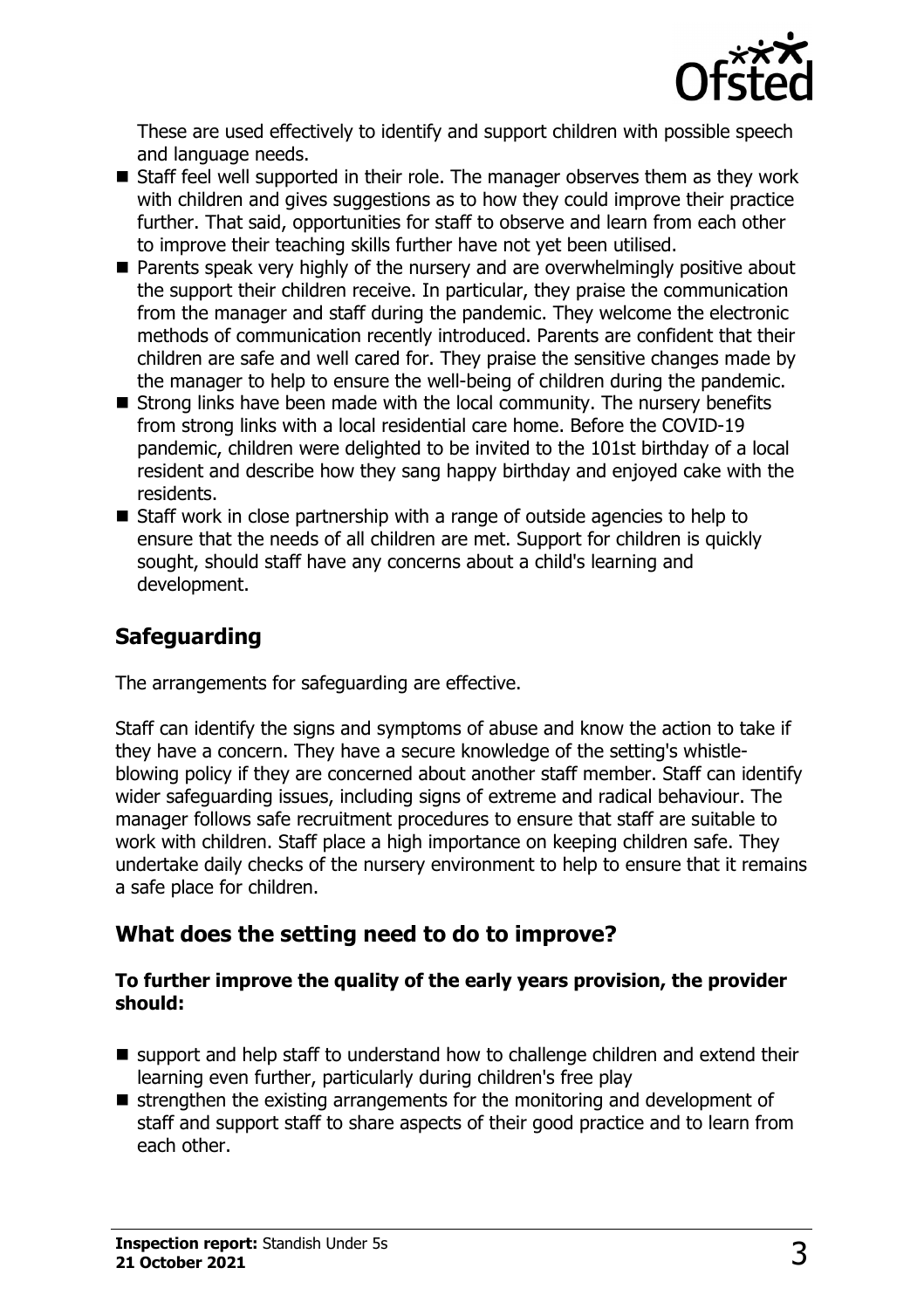

| <b>Setting details</b>                         |                                                        |
|------------------------------------------------|--------------------------------------------------------|
| Unique reference number                        | 2503169                                                |
| <b>Local authority</b>                         | Wigan                                                  |
| <b>Inspection number</b>                       | 10191451                                               |
| <b>Type of provision</b>                       | Childcare on non-domestic premises                     |
| <b>Registers</b>                               | Early Years Register, Compulsory Childcare<br>Register |
| Day care type                                  | Full day care                                          |
| Age range of children at time of<br>inspection | $1$ to $3$                                             |
| <b>Total number of places</b>                  | 45                                                     |
| Number of children on roll                     | 37                                                     |
| Name of registered person                      | Standish Under 5's Limited                             |
| Registered person unique<br>reference number   | 2503168                                                |
| <b>Telephone number</b>                        | 01257 478739                                           |
| Date of previous inspection                    | Not applicable                                         |

## **Information about this early years setting**

Standish Under 5s registered in 2018. The nursery employs 11 members of childcare staff. Of these, one holds an appropriate early years qualification at level 6, two at level 5 and six at level 3. The nursery opens Monday to Friday from 8am until 5pm, 50 weeks a year. The nursery provides funded early education for two-, three- and four-year-old children.

# **Information about this inspection**

#### **Inspector**

Denise Farrington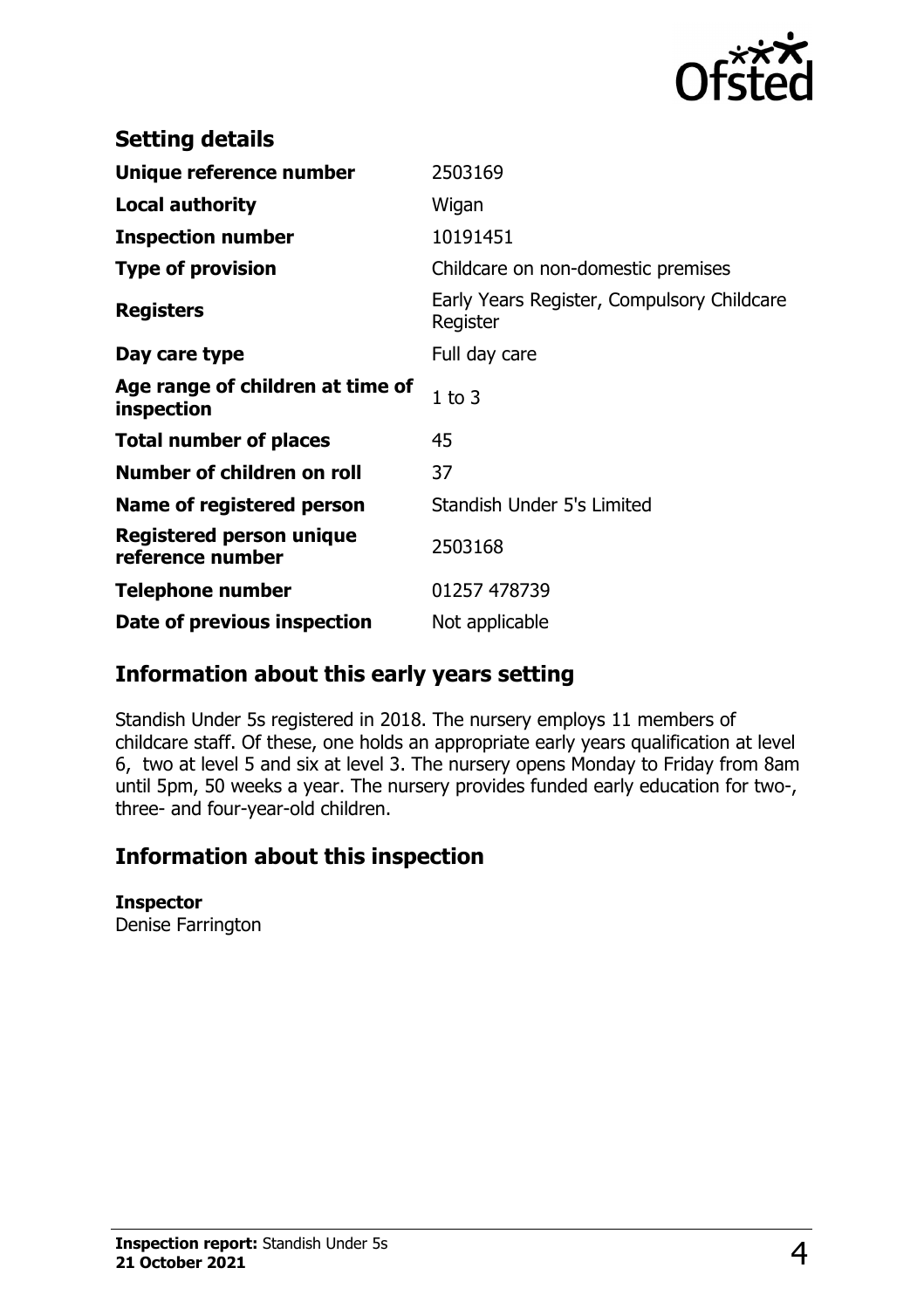

## **Inspection activities**

- $\blacksquare$  This was the first routine inspection the provider received since the COVID-19 (coronavirus) pandemic began. The inspector discussed the impact of the pandemic with the provider and has taken that into account in their evaluation of the provider.
- $\blacksquare$  The inspector spoke with staff and children at appropriate times throughout the inspection.
- $\blacksquare$  A learning walk was completed with the manager to discuss the curriculum intent and how the provision is organised.
- $\blacksquare$  The inspector completed a joint evaluation of an activity with the manager.
- $\blacksquare$  The inspector held a meeting with the manager. She reviewed a variety of documents, including evidence of the suitability of staff, qualifications, first-aid certificates and policies.
- $\blacksquare$  The inspector observed interactions between staff and children during activities and assessed the impact of teaching on children's learning.

We carried out this inspection under sections 49 and 50 of the Childcare Act 2006 on the quality and standards of provision that is registered on the Early Years Register. The registered person must ensure that this provision complies with the statutory framework for children's learning, development and care, known as the early years foundation stage.

If you are not happy with the inspection or the report, you can [complain to Ofsted](http://www.gov.uk/complain-ofsted-report).